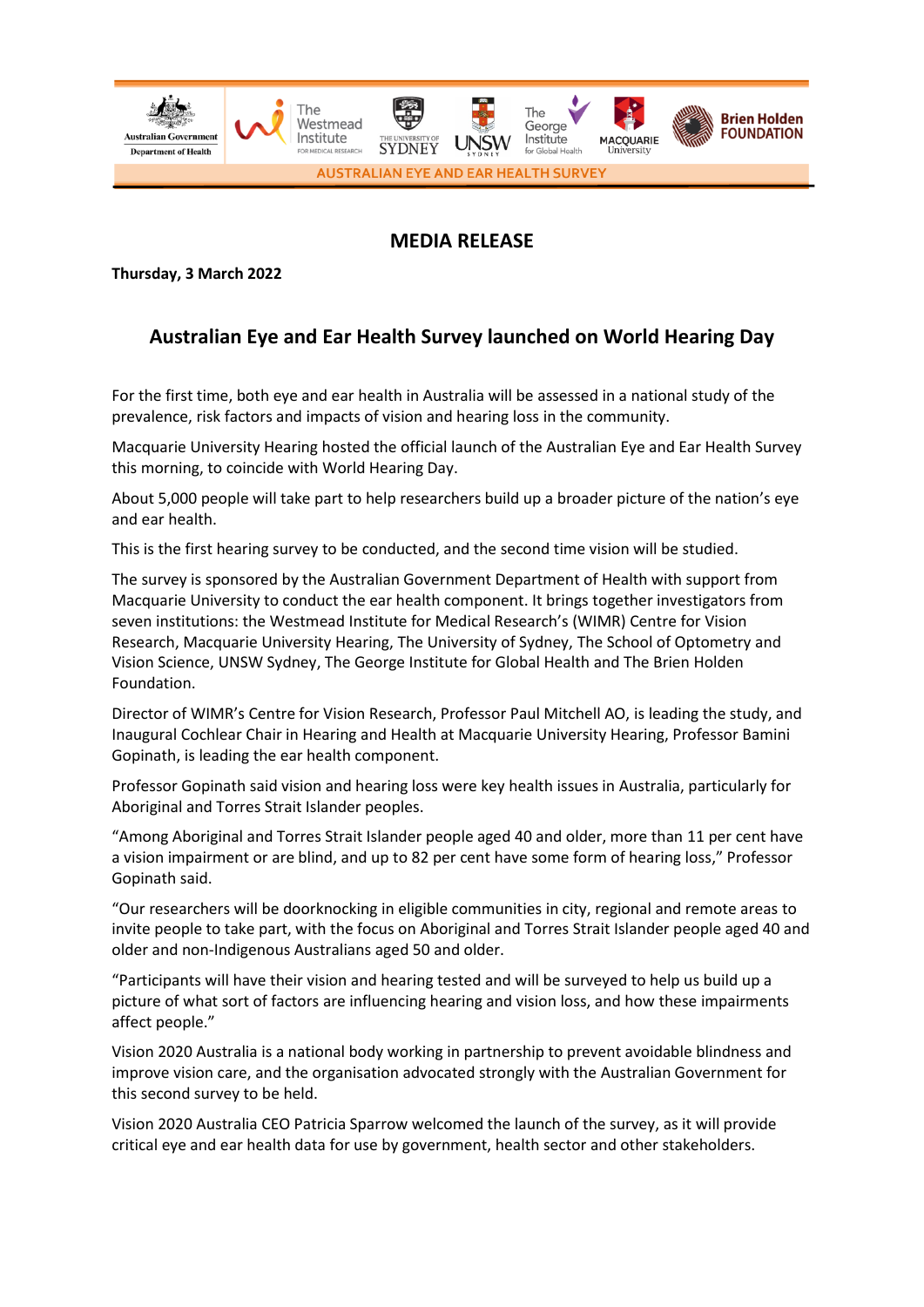

"Data is critical to planning and delivering sight saving treatments and supports, as well as tracking progress towards eliminating and preventing avoidable vision loss," Ms Sparrow said.

"Vision 2020 Australia members across the eye health and vision care sector are keen to contribute to the survey and utilise the data to better support individuals who experience eye conditions or vision loss."

The Australian Eye and Ear Health Survey will begin in coming weeks in NSW and is expected to take about two years to complete.

Findings from the study will contribute to Australia's commitment to eradicate avoidable blindness in fulfilment of the United Nations General Assembly resolution *Vision for Everyone: accelerating action to achieve the Sustainable Development Goals*; and *Integrated people-centred eye care,* 

*including preventable vision impairment and blindness*, adopted by World Health Organisation Member States.

The survey will also fulfil several of the key priorities and actions outlined in the Australian Government's Roadmap for Hearing Health.

[Read more](https://bit.ly/AEEHS) about the Australian Eye and Ear Health Survey.

## **About the survey partners:**

## **WIMR's Centre for Vision Research**

The Centre for Vision Research studies eye diseases and the problems with the eye associated with other conditions such as obesity and coronary artery disease. The Centre's research aims to understand why eye diseases occur – the prevalence, incidence and risk factors - as well as the genetic and environmental conditions that may threaten vision. Professor Paul Mitchell is Director of WIMR's Centre for Vision Research and the lead researcher on the Australian Eye and Ear Health Survey. He has a full-time academic appointment as Professor of Ophthalmology at the University of Sydney (Westmead Hospital). He works clinically as a medical retina specialist and is Ophthalmology Director for the Sydney West Local Health Network. His clinical focus is on management of agerelated macular degeneration (AMD), diabetic retinopathy and other vascular retinopathies and on systemic diseases effects on the eye.

#### **Macquarie University**

Macquarie University is a global hub of hearing and hearing-related research, education and engagement. We combine academic strength, clinical expertise, and a visionary approach as we seek to transform hearing health policy and practice and hearing-related endeavours. We deliver worldclass education for clinicians and researchers to transform their understanding of hearing and hearing health, and are working to empower healthcare professionals, individuals and communities to reduce the global burden of hearing loss.

#### **UNSW Sydney**

UNSW Sydney is one of Australia's leading research and teaching universities with strong regional and global engagement. UNSW Sydney creates an academic environment where outstanding students and scholars from around the world can be inspired to excel in their programs of study and research. Partnerships with both local and global communities allow UNSW Sydney to share